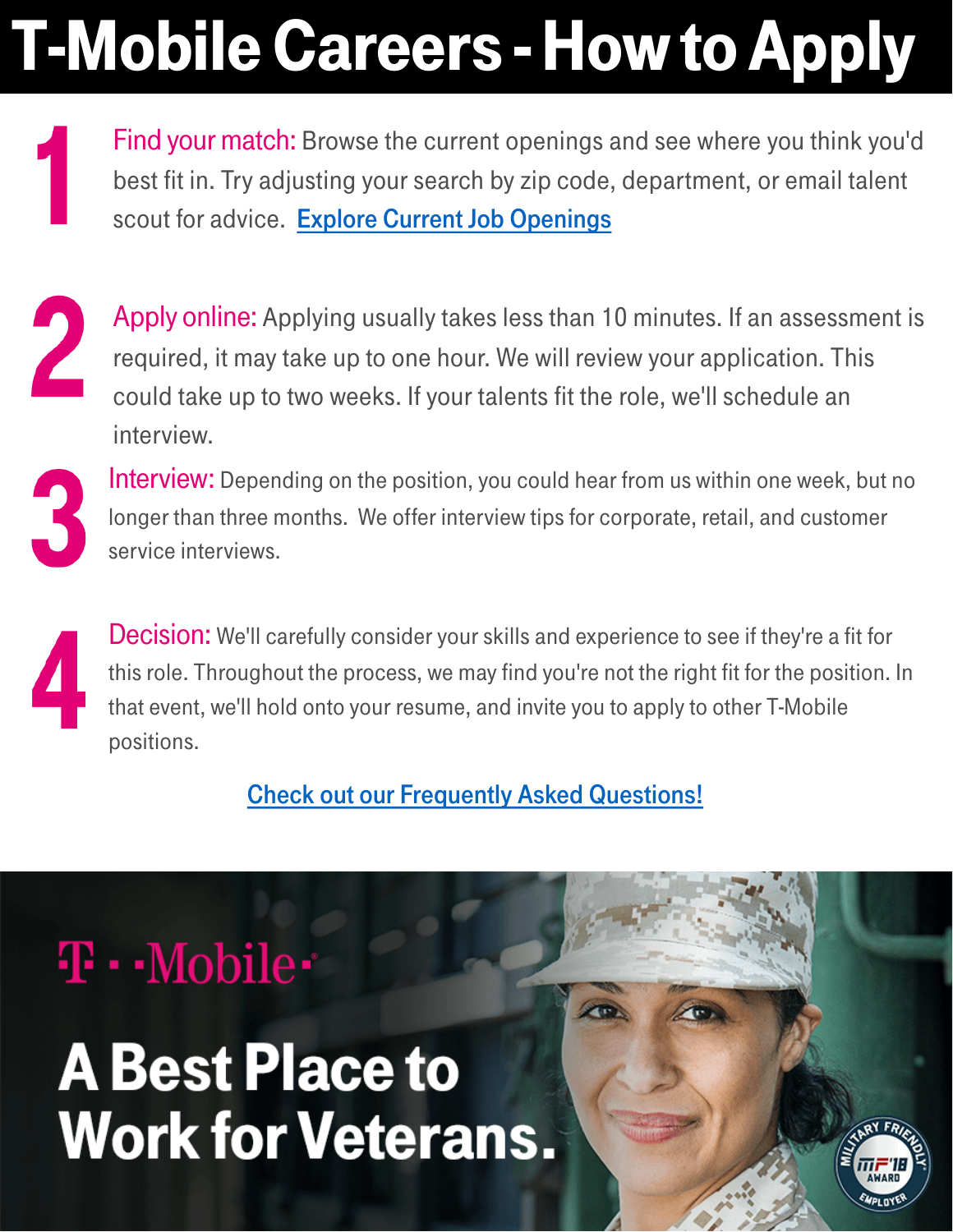# Interview Tips and Tricks

#### **Tips**

- Rehearse out loud! Get comfortable talking about yourself and your best qualities, remember you rock!
- Study the open position and bring your honest questions. Remember you're interviewing the company too.
- Research the company and acknowledge what makes it special and why you belong there.
- Take your time answering questions. Speaking slowly will help you appear more confident and will give you time to fully develop a well thought out answer.

### **Tricks**

- Try using the S.T.A.R method for behavioral questions.
- Behavioral questions: Questions that ask about your behavior and thought processes in past situations and how you would handle a similar scenario in the future.



### S.T.A.R. stands for Situation, Tasks, Action, & Results

| <b>Situation</b> | Think of a situation similar to what the interviewer is asking you about that had a successful<br>outcome. It doesn't necessarily have to be work related as long as it's relevant. Remember<br>to include the who, what, where, when and how.                                                      |
|------------------|-----------------------------------------------------------------------------------------------------------------------------------------------------------------------------------------------------------------------------------------------------------------------------------------------------|
| <b>Task</b>      | Describe the task you were responsible for in that situation. Keep it specific but concise.<br>Make sure to highlight any specific challenges you faced.                                                                                                                                            |
| <b>Action</b>    | This is the part where you describe exactly what you did. How did you complete the task you<br>were assigned? Remember to focus on what you did and highlight qualities that a hiring<br>manager will find desirable. Think about things like initiative, teamwork, leadership,<br>dedication, etc. |
| <b>Result</b>    | This is where you get to be introspective. Share what the outcome of the situation was and<br>how you specifically contributed to that outcome. What did you accomplish? What did you<br>learn? What were the results of your actions?                                                              |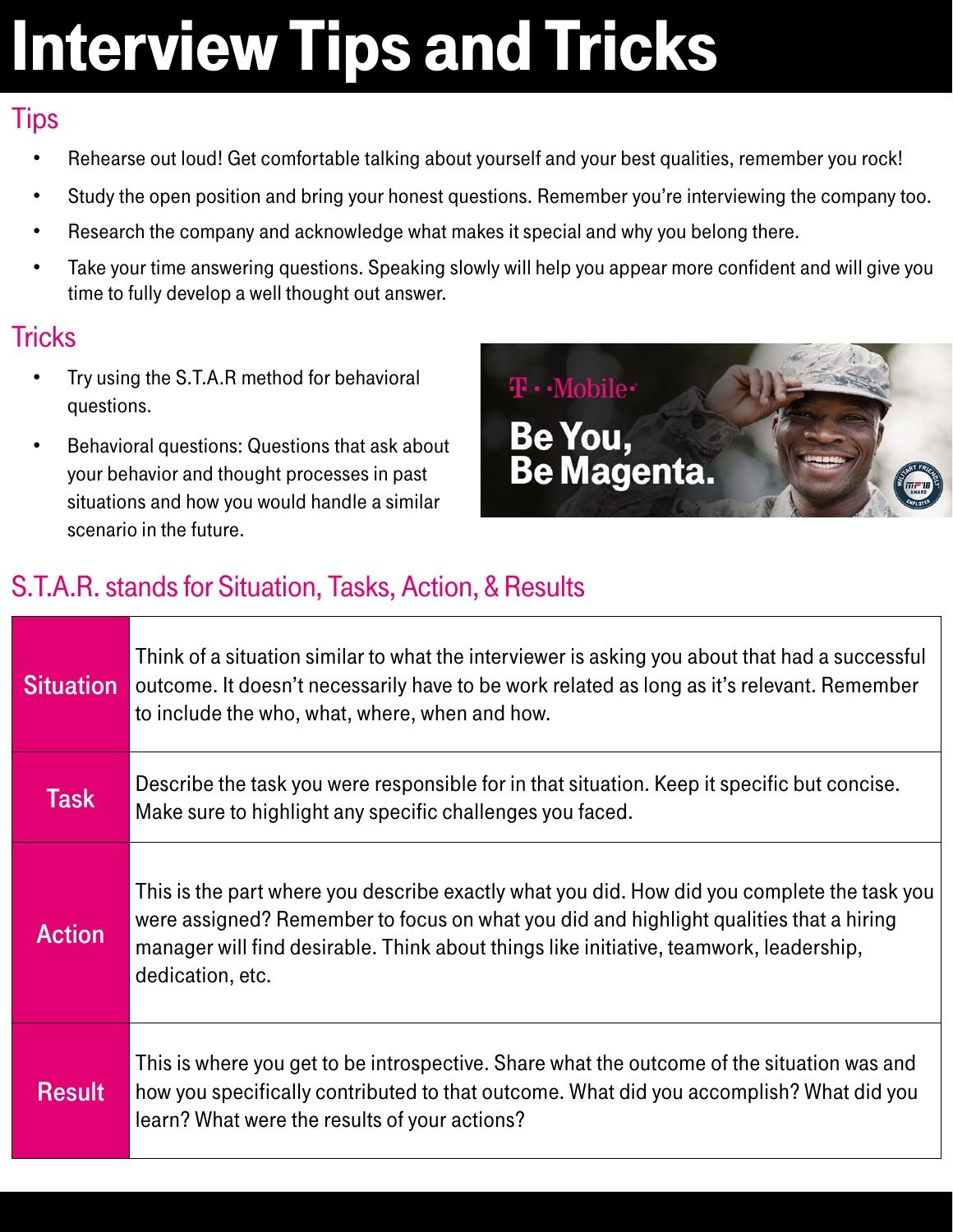# Sample Interview Questions

#### Congrats on your interview!

It is important to prepare by getting into the mindset of a future employee. Challenge yourself to think about why you are interested in a company and why you are the best for this role. Here's some practice questions to get you thinking like the Un-Carrier. You can easily research a company's values and culture by going to their webpage!

### T-Mobile InterviewQuestions

We are proud of our unique Un-Carrier culture! Explain why joining the Magenta family would make you proud.

- What do you love and appreciate about T-Mobile?
- What does Un-Carrier mean to you?
- How do you view this job from the Un-Carrier perspective?
- Why do you want to work for the Un-Carrier?

### **Common Interview Questions**

Most employers will ask a variety of these questions. Spend time formulating a strong response that will demonstrate your best attributes! Be sure to check out the S.T.A.R. method in the Interview Tips & Tricks document to learn how to ace interview questions!

- What do you (or others) consider to be your strengths?
- What are your biggest limitations or weaknesses?
- Why do you want this specific position? What part of it do you find most intriguing?
- Why are you the best person for this job?
- Describe your proudest achievement.
- Describe the toughest decision you have made in the past 12 months?
- How has your military career prepared you for this job?
- Tell me about yourself.



### **Behavioral Questions**

Employers are evaluating how you'd to fit into different teams, situations, and the companies culture. Formulate a strong **S.T.A.R.** response to these questions! Most people commonly miss the Results part of a **S.T.A.R.** response and overshare the Situation portion. Make sure to fully highlight how the situation was resolved by your positive impact.

- Describe a time when you did not meet an expectation. What happened and actions did you take next?
- Recall a time when there was a conflict with a coworker/ customer/ or team member. What happened and how did you handle this situation?
- Describe a time when you didn't have enough information but there was a rapidly approaching deadline? How did you approach this? What was the result?
	- Interviewers could ask you a follow up question! Be prepared to answer questions like, "Would you change your approach in the future?" or "Would you do anything differently?"
- How have you successfully navigated a difficult task with unclear or misleading directions? What was your thought process throughout this situation? What was the result?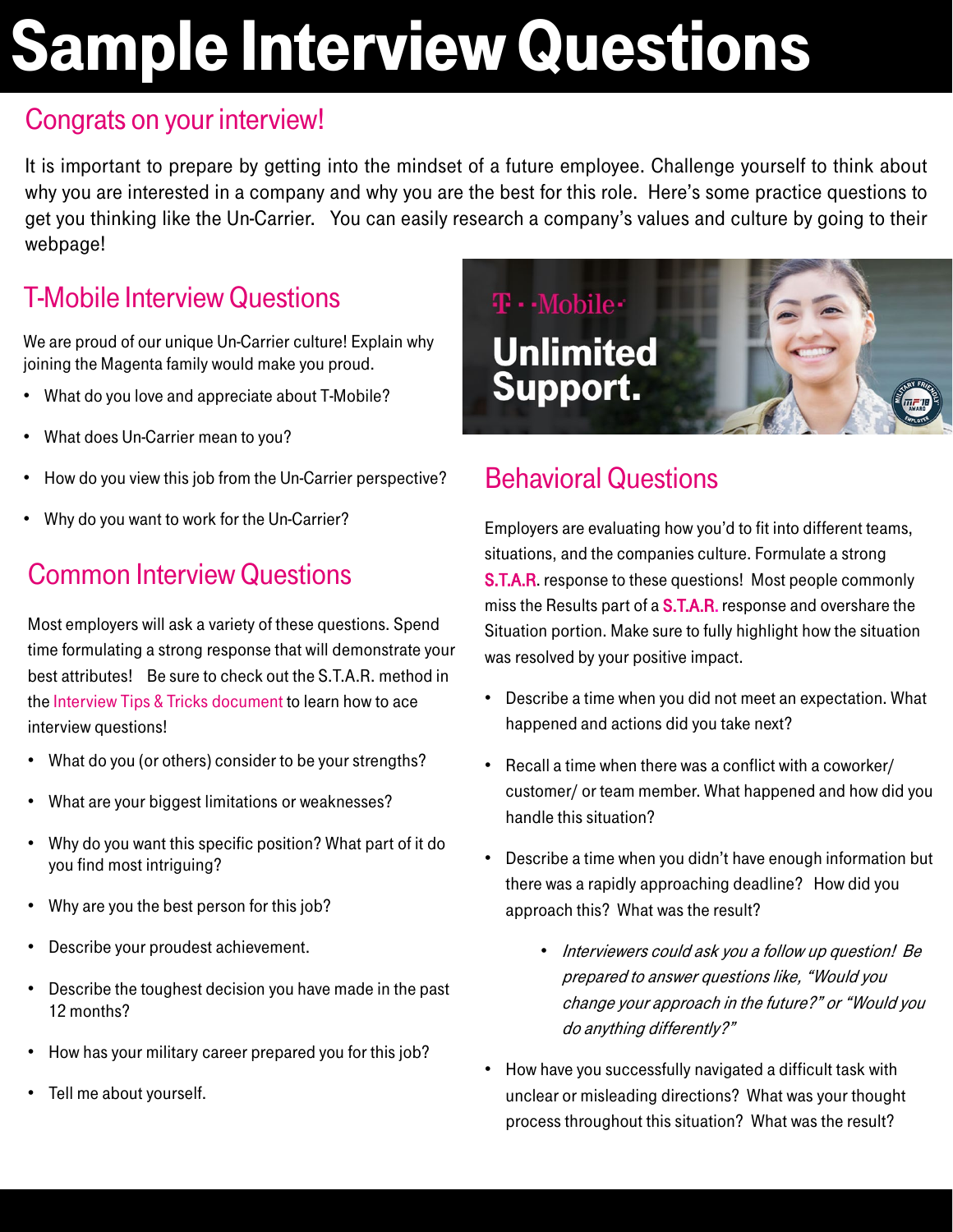# New Hire Schedule - At a Glance



We've heard that transitioning into a civilian career can sometimes be unnerving! Here is an example of our Team of Experts new hire class schedule so you know what to expect in your first week!

"The transition from military life to T-Mobile was seamless. I went on a military transition site and T-Mobile was one of the top employers. T-Mobile took me in as part of their family! The last 4 years have been awesome, and they accommodate me now in my National Guard life so I am still able to serve my country."

-Russell Comeaux TEX Expert Army/National Guard

#### Example Day 1

0830-0837 Clock-in and Desktop Setup Time 0837-1000 Call of the Day 1000-1030 Welcome to the Team Lesson 1030-1045 BREAK 1045-1230 Introduction to Tools Lesson 1230-1300 LUNCH 1300-1415 Guest Speaker 1415-1530 Billing System Lesson 1530-1545 BREAK 1545-1700 Teamwork Activity

#### Example Day 2

0830-0837 Clock-in and Desktop Set-up Time 0837-1000 Greeting and Verification Lesson 1000-1030 System Drills 1030-1045 BREAK 1045-1230 Call Partnering 1230-1300 LUNCH 1300-1415 Knowledge Checks 1415-1530 Understanding Metrics Lesson 1530-1545 BREAK 1545-1700 Case Study



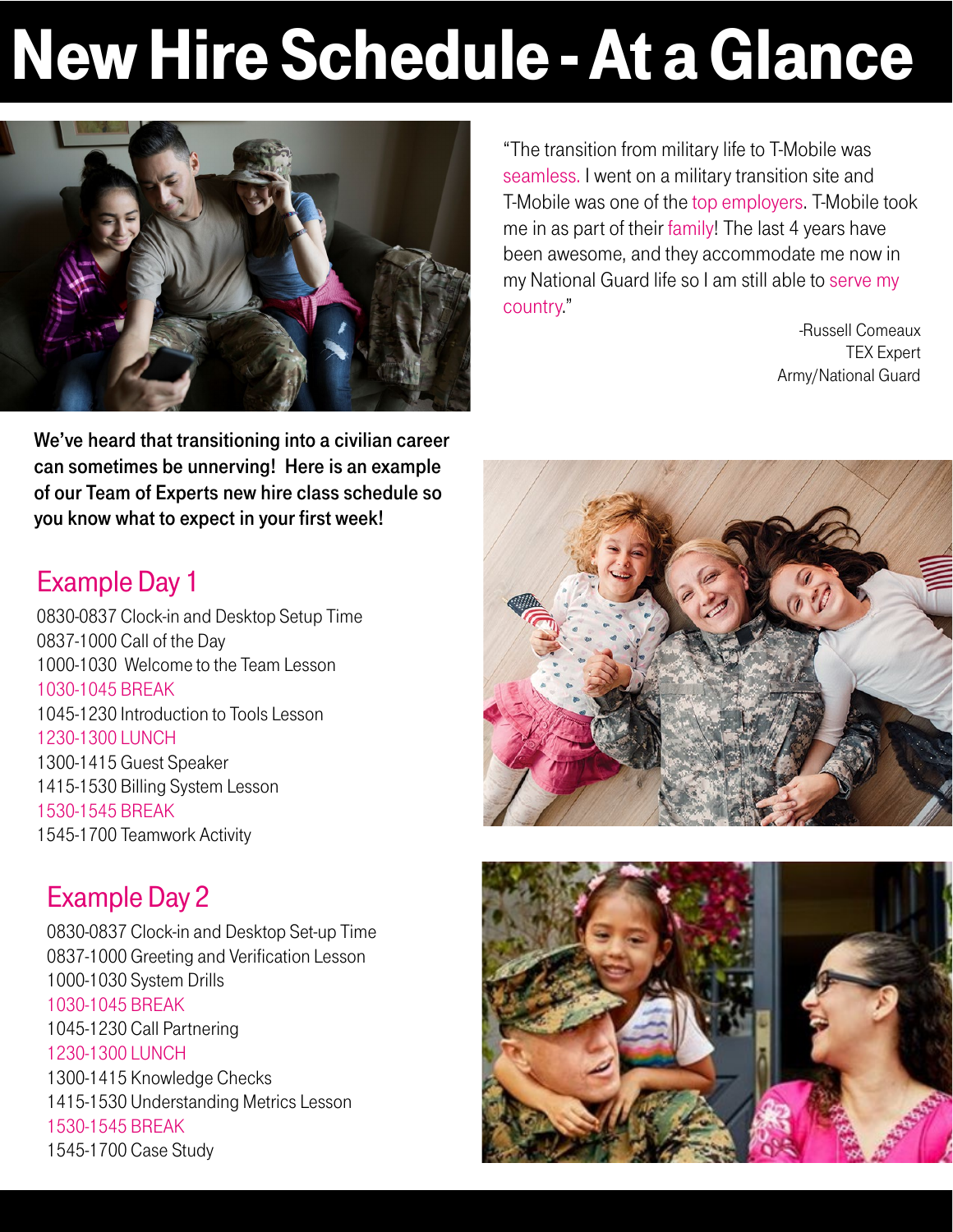

CONTACT

Address

City, ZIP

Telephone

Email

## YOUR NAME

PROFESSION OR INDUSTRY | LINK TO OTHER ONLINE PROPERTIES: PORTFOLIO/WEBSITE/BLOG

#### RECIPIENT NAME

TITLE • COMPANY • ADDRESS • CITY, ST ZIP

Date

Dear Recipient Name,

To get started, click placeholder text and start typing. Double-click the footer to add your contact info (or delete the columns you don't want). Use your cover letter to show how your talent and experience will solve a problem or drive results for your future employer. For example, if you say you're collaborative, give an example of how you used your collaboration skills in the military, and then show how that experience will benefit the employer. It's all about personalization. Write a cover letter that uniquely presents the real you and the future impact only you can make at the company.

Sincerely, Your Name









EMAIL TWITTER HANDLE TELEPHONE LINKEDIN URL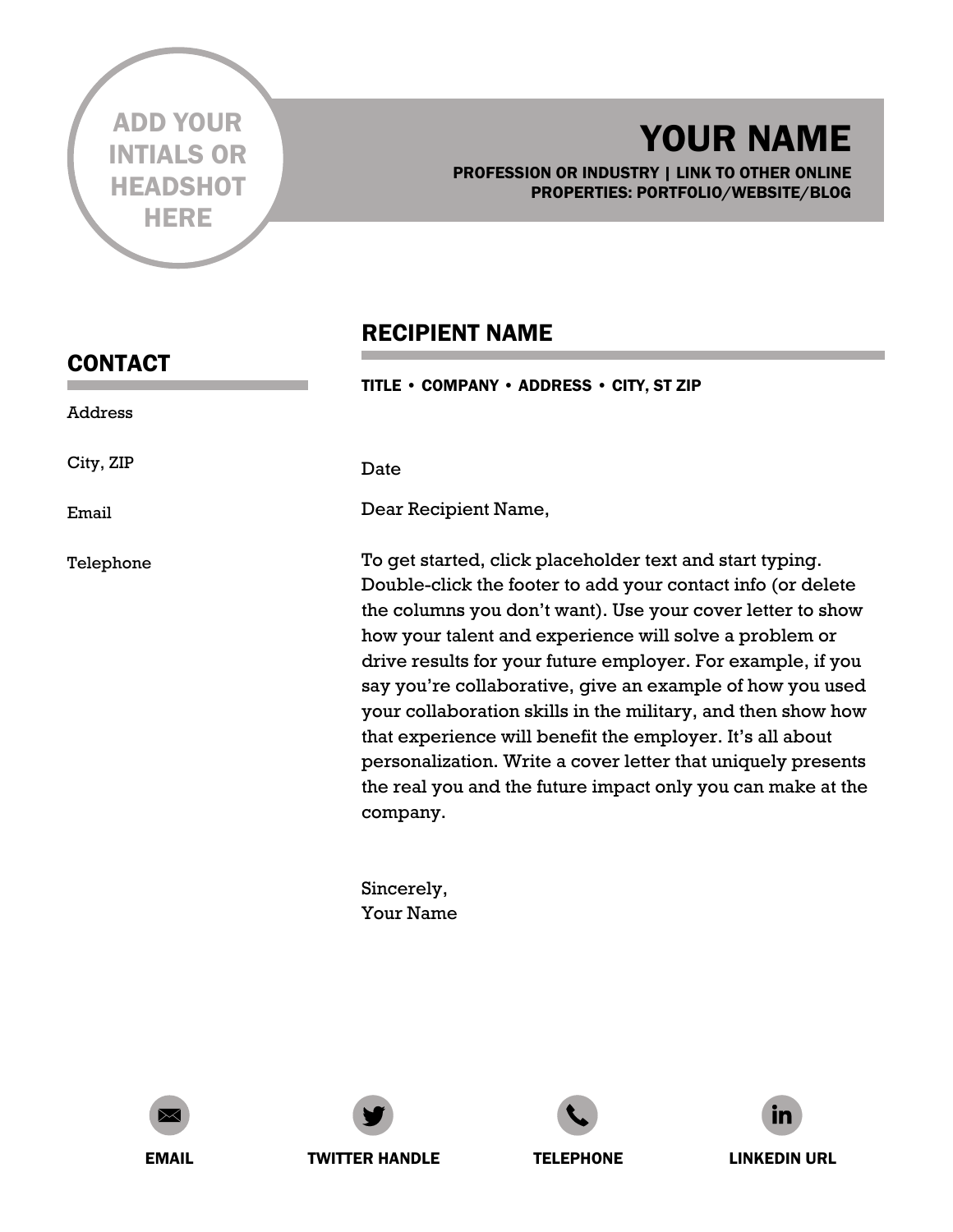## **First Name Last Name**

- Address <del>n</del>
	- Phone **C**

Email  $\blacksquare$ 

LinkedIn Profile in

Twitter/Blog/Portfolio

To replace this text with your own, just click it and start typing. Briefly state your career objective, or summarize what makes you stand out. Use language from the job description as keywords.

#### **Skills**

- List your strengths relevant for the role you're applying for. Also include any special certifications or skills training you have received.
- List one of your strengths
- List one of your strengths
- List one of your strengths

#### **Experience**

DATES FROM – TO

#### **Job Title / Company, Location**

Describe your responsibilities and achievements in terms of impact and results. Use examples, but keep it short.

#### DATES FROM – TO

#### **Job Title / Company, Location**

Describe your responsibilities and achievements in terms of impact and results. Use examples, but keep it short.

#### **Education**

MONTH YEAR

#### **Degree Title / School, Location**

It's okay to brag about your GPA, awards, and honors. Feel free to summarize your coursework too.

MONTH YEAR

#### **Degree Title / School, Location**

It's okay to brag about your GPA, awards, and honors. Feel free to summarize your coursework too.

#### **Activities**

Use this section to highlight your relevant passions, activities, and how you like to give back. It's good to include Leadership and volunteer experiences here. Or show off important extras like publications, certifications, languages and more.